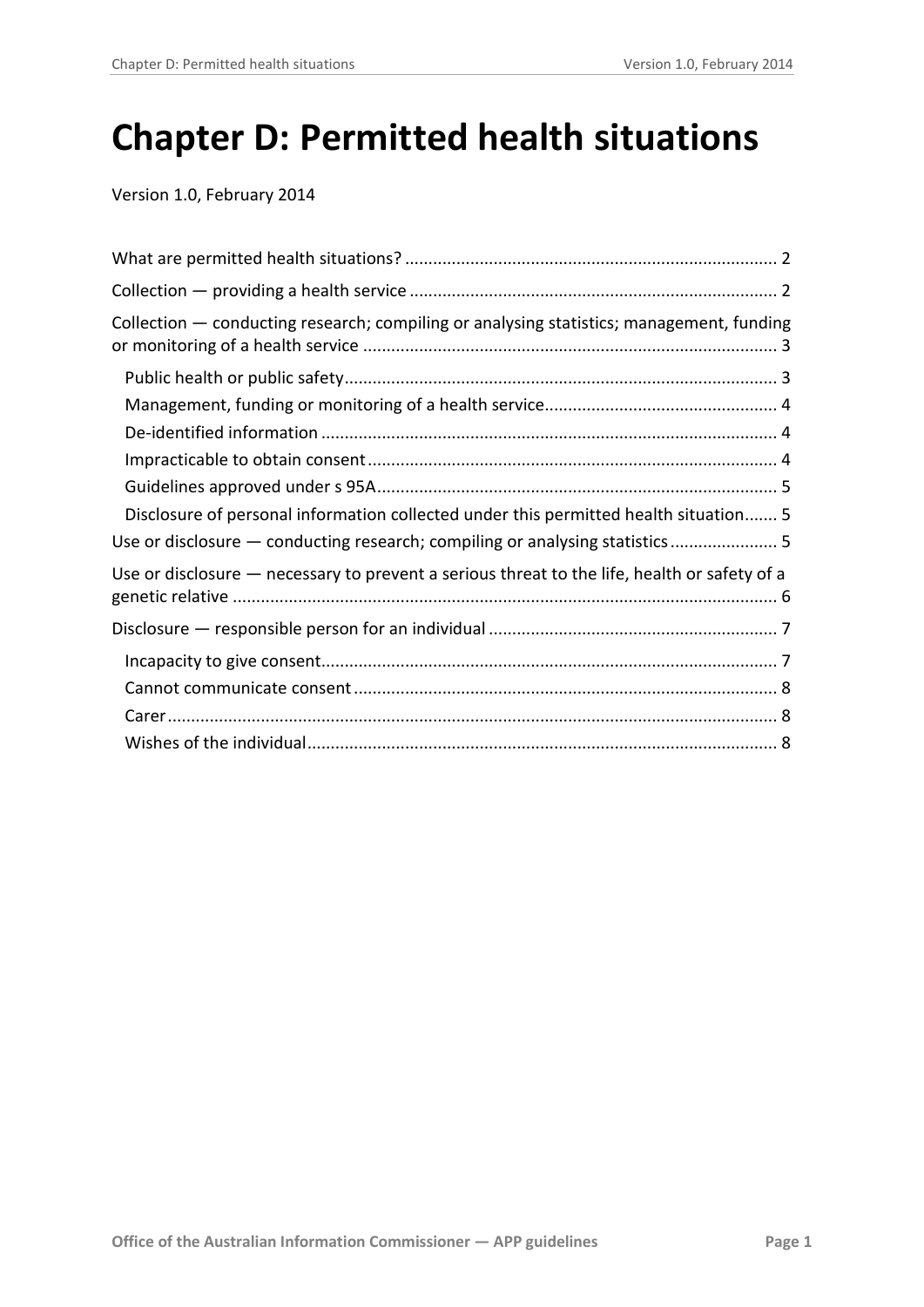# <span id="page-1-0"></span>**What are permitted health situations?**

D.1 The information handling requirements imposed by APP 3 and APP 6 do not apply to an organisation if a 'permitted health situation' exists. This exception applies to the collection, use or disclosure of health information or genetic information by an organisation. The exception applies only to organisations, and not to agencies. It is open to an organisation to comply with the APP requirements even though an exception applies.

D.2 There are five permitted health situations listed in s 16B:

- the collection of health information to provide a health service (s 16B(1)) (see APP  $3.4(c)$
- the collection of health information for certain research and other purposes (s 16B(2)) (see APP 3.4(c))
- the use or disclosure of health information for certain research and other purposes (s 16B(3)) (see APP 6.2(d))
- the use or disclosure of genetic information (s 16B(4)) (see APP 6.2(d))
- the disclosure of health information for a secondary purpose to a responsible person for an individual (s 16B(5)) (see APP 6.2(d)).

D.3 'Health information' is defined in s 6(1). It is a type of sensitive information and is discussed in more detail in Chapter B (Key concepts). Genetic information is not defined in the Privacy Act, and is discussed in paragraphs [D.26](#page-5-1)[–D.27](#page-5-2) below.

D.4 The permitted health situations are discussed generally below. For specific examples that are relevant to APPs 3 and 6, see Chapters 3 and 6.

# <span id="page-1-1"></span>**Collection — providing a health service**

D.5 This permitted health situation applies when an organisation is collecting health information about an individual, if the information is necessary to provide a health service to the individual, and either:

- the collection is required or authorised by or under an Australian law (other than the Privacy Act), or
- the information is collected in accordance with rules established by competent health or medical bodies that deal with obligations of professional confidentiality which bind the organisation (s 16B(1)).

D.6 The terms 'necessary', 'health service' and 'required or authorised by or under Australian law' are discussed in Chapter B (Key concepts).

D.7 This permitted health situation overlaps with another exception stated in APP 3.4(a), namely the collection of sensitive information (which includes health information) as required or authorised by or under law or a court/tribunal order.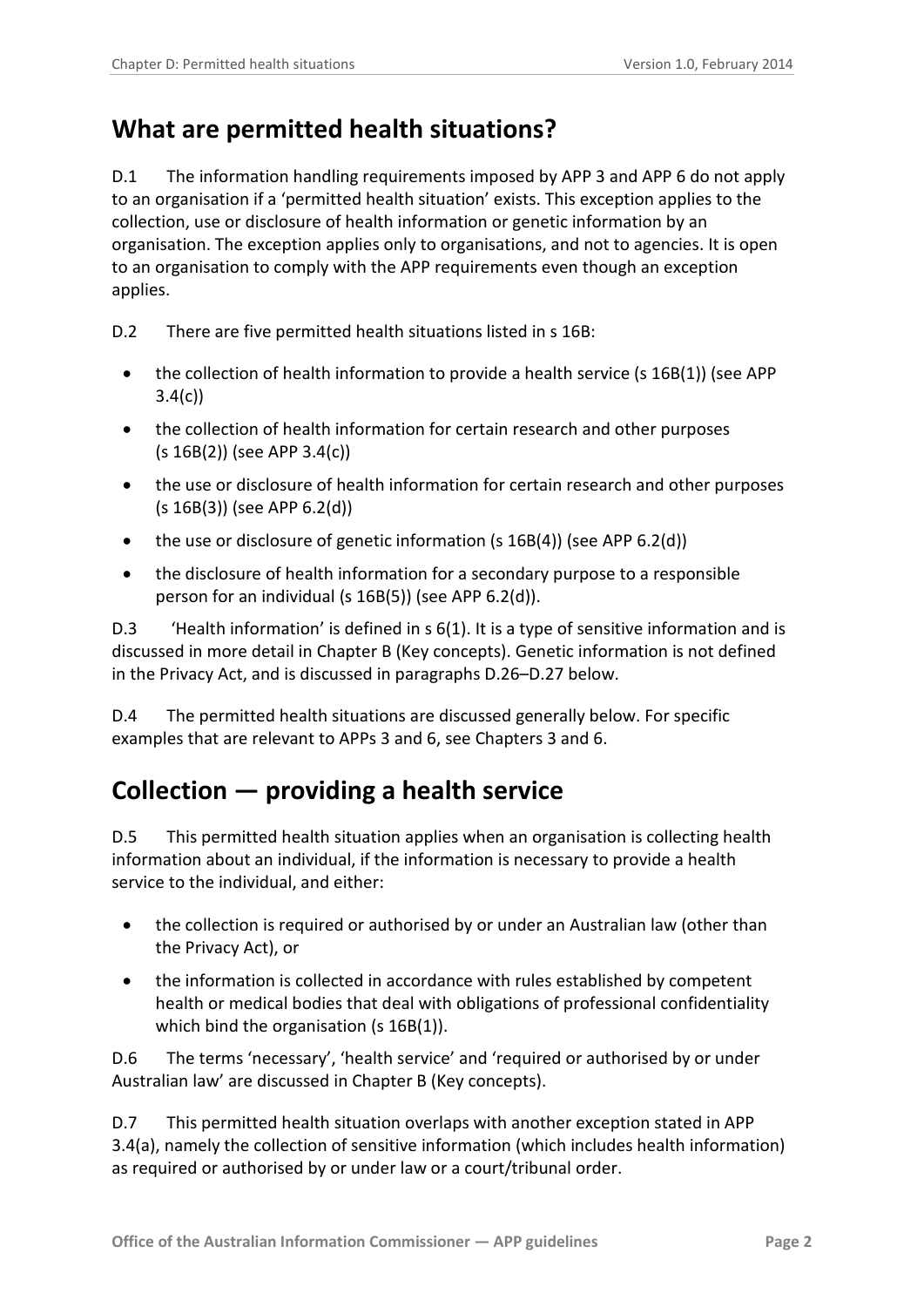D.8 In deciding whether the collection of health information is 'necessary' to provide a health service, an organisation should consider if there are reasonable alternatives available. Further, an organisation should collect only the minimum amount of health information needed to provide a health service.

<span id="page-2-2"></span>D.9 The Privacy Act does not specify which bodies qualify as 'competent health or medical bodies'. Common examples include medical boards and other rule-making bodies recognised in an applicable Australian law. An important requirement is that the organisation collecting the information does so in accordance with rules established by such a body, is bound by those rules, and those rules impose obligations of professional confidentiality. Generally, a binding rule is one that will attract a sanction or adverse consequence if breached.

# <span id="page-2-0"></span>**Collection — conducting research; compiling or analysing statistics; management, funding or monitoring of a health service**

D.10 This permitted health situation applies when an organisation is collecting health information about an individual, if the collection is necessary for research relevant to public health or public safety, the compilation or analysis of statistics relevant to public health or public safety, or the management, funding or monitoring of a health service, and:

- the particular purpose cannot be served by collecting de-identified information
- it is impracticable to obtain the individual's consent, and
- the collection is either:
	- o required by or under an Australian law (other than the Privacy Act)
	- o in accordance with rules established by competent health or medical bodies that deal with obligations of professional confidentiality which bind the organisation, or
	- o in accordance with guidelines approved under s 95A (s 16B(2)).

D.11 The terms 'necessary', 'de-identified', 'consent' and 'required by or under an Australian law' are discussed in Chapter B (Key concepts). Collection in accordance with rules of a competent health or medical body is discussed in paragraph [D.9](#page-2-2) of this chapter.

D.12 This permitted health situation overlaps with another exception stated in APP 3.4(a), namely the collection of sensitive information (which includes health information) as required or authorised by or under law or a court/tribunal order.

#### <span id="page-2-1"></span>**Public health or public safety**

<span id="page-2-3"></span>D.13 The phrase 'relevant to public health or public safety' is not defined in the Privacy Act. Illustrative examples include research or the compilation or analysis of statistics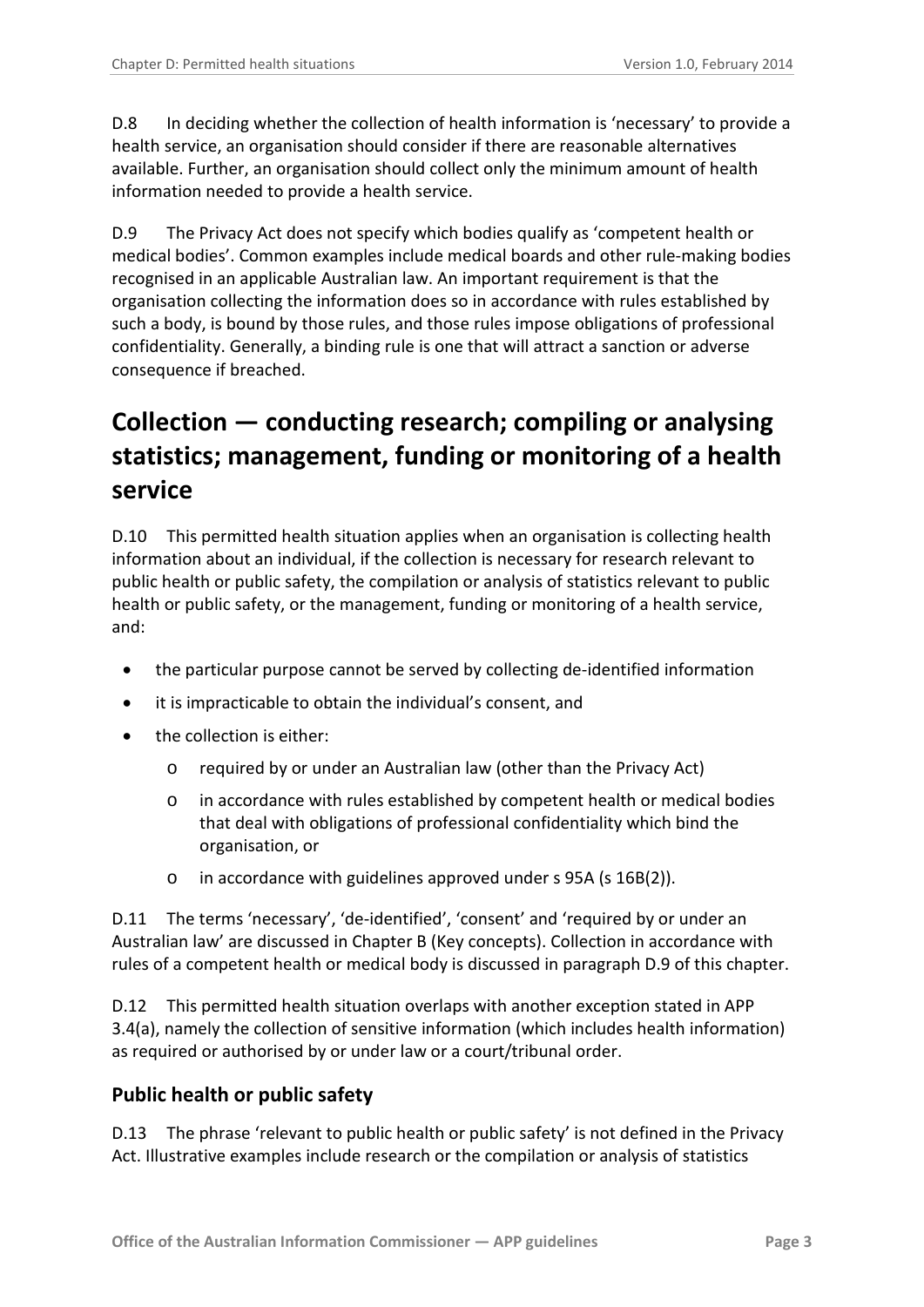relating to communicable diseases, cancer, heart disease, mental health, injury control and prevention, diabetes and the prevention of childhood diseases.

### <span id="page-3-0"></span>**Management, funding or monitoring of a health service**

D.14 Examples of where health information about an individual may be collected for the 'management, funding or monitoring of a health service' include collection by:

- a quality assurance body, of data about the quality of a health service provided by a nursing home or hostel
- an oversight body, of information from a private hospital about an incident occurring in an individual's health treatment
- a health insurer, of information relevant to possible fraud or an incorrect payment.

### <span id="page-3-1"></span>**De-identified information**

D.15 An organisation should consider whether the purposes listed in s 16B(2)(a) can be achieved by collecting de-identified information, rather than personal information. If they can, this permitted health situation will not apply.

#### <span id="page-3-2"></span>**Impracticable to obtain consent**

<span id="page-3-3"></span>D.16 The following are given as examples of where it may be impracticable for an organisation to obtain an individual's consent to the collection of health information for one of the purposes listed in this permitted health situation:

- the integrity or validity of health research could be impaired, for example, because the organisation is conducting a participant observation study and obtaining the consent of participants may alter their behaviour and the research results. Consideration could be given to consulting a human research ethics committee as to whether obtaining consent would have this effect
- where obtaining the individual's consent would adversely impact an investigation or monitoring activity
- there are no current contact details for the individual and the organisation has insufficient information to obtain up-to-date contact details.

<span id="page-3-4"></span>D.17 It is the responsibility of an organisation relying on this permitted health situation to be able to justify why it would be impracticable to obtain an individual's consent. Incurring some expense or doing extra work to obtain consent would not by itself make it impracticable to obtain consent.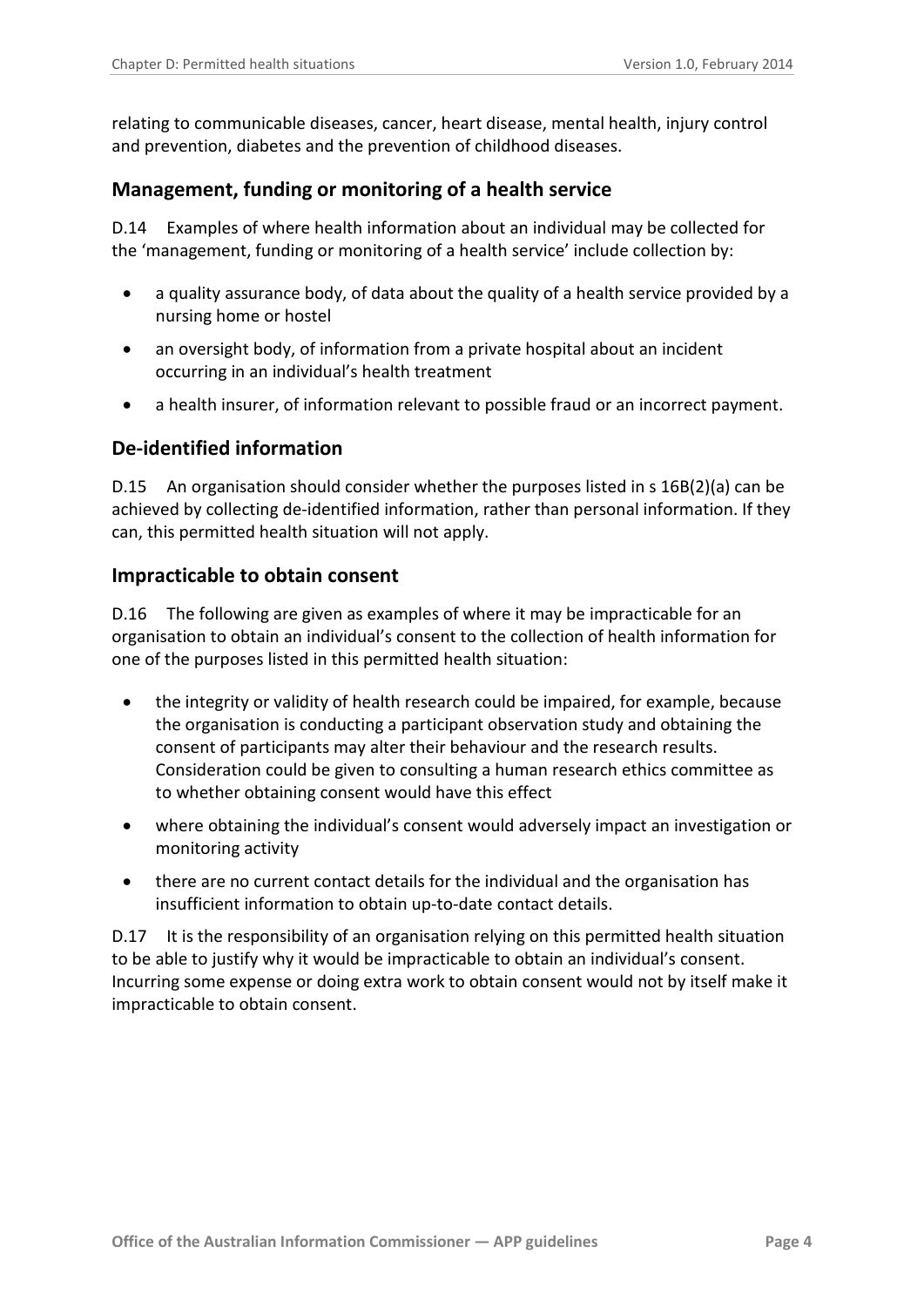## <span id="page-4-0"></span>**Guidelines approved under s 95A**

<span id="page-4-3"></span>D.18 The 'guidelines approved under s 95A' are issued by the National Health and Medical Research Council (NHMRC) or a 'prescribed authority', and approved by the Information Commissioner. [1](#page-0-0)

# <span id="page-4-1"></span>**Disclosure of personal information collected under this permitted health situation**

D.19 An organisation that collects personal information under this permitted health situation, must take reasonable steps to ensure that the information is de-identified before it is disclosed (APP 6.4 (Chapter 6)).

# <span id="page-4-2"></span>**Use or disclosure — conducting research; compiling or analysing statistics**

D.20 This permitted health situation applies when an organisation is using or disclosing health information about an individual, if the use or disclosure is necessary for research, or the compilation or analysis of statistics, relevant to public health or public safety, and:

- it is impracticable to obtain the individual's consent to the use or disclosure
- the use or disclosure is conducted in accordance with guidelines approved under s 95A, and
- in the case of disclosure  $-$  the organisation reasonably believes that the recipient of the information will not disclose the information, or personal information derived from that information (s 16B(3)).

D.21 The terms 'necessary' and 'reasonably believes' are discussed in Chapter B (Key concepts); 'relevant to public health or public safety' is discussed in paragraph [D.13;](#page-2-3) 'impracticable to obtain an individual's consent' is discussed in paragrap[h D.16](#page-3-3)[–D.17;](#page-3-4) and 'guidelines approved under s 95A' is discussed in paragraph [D.18.](#page-4-3)

D.22 When considering whether a use or disclosure is 'necessary' under this permitted health situation, an organisation should consider whether the research or statistical compilation or analysis could be undertaken using or disclosing de-identified information. If so, the use or disclosure of personal information would not be considered necessary. De-identification is discussed in Chapter B (Key concepts).

D.23 An organisation cannot rely on this permitted health situation to disclose health information unless it reasonably believes that the recipient will not disclose the information or personal information derived from that information. It is the responsibility of the organisation to be able to justify its reasonable belief.

<span id="page-4-4"></span><sup>1</sup> <sup>1</sup> See National Health and Medical Research Council (NHMRC), *Guidelines approved under Section 95A of the Privacy Act 1988,* NHMRC website [<www.nhmrc.gov.au>](http://www.nhmrc.gov.au/).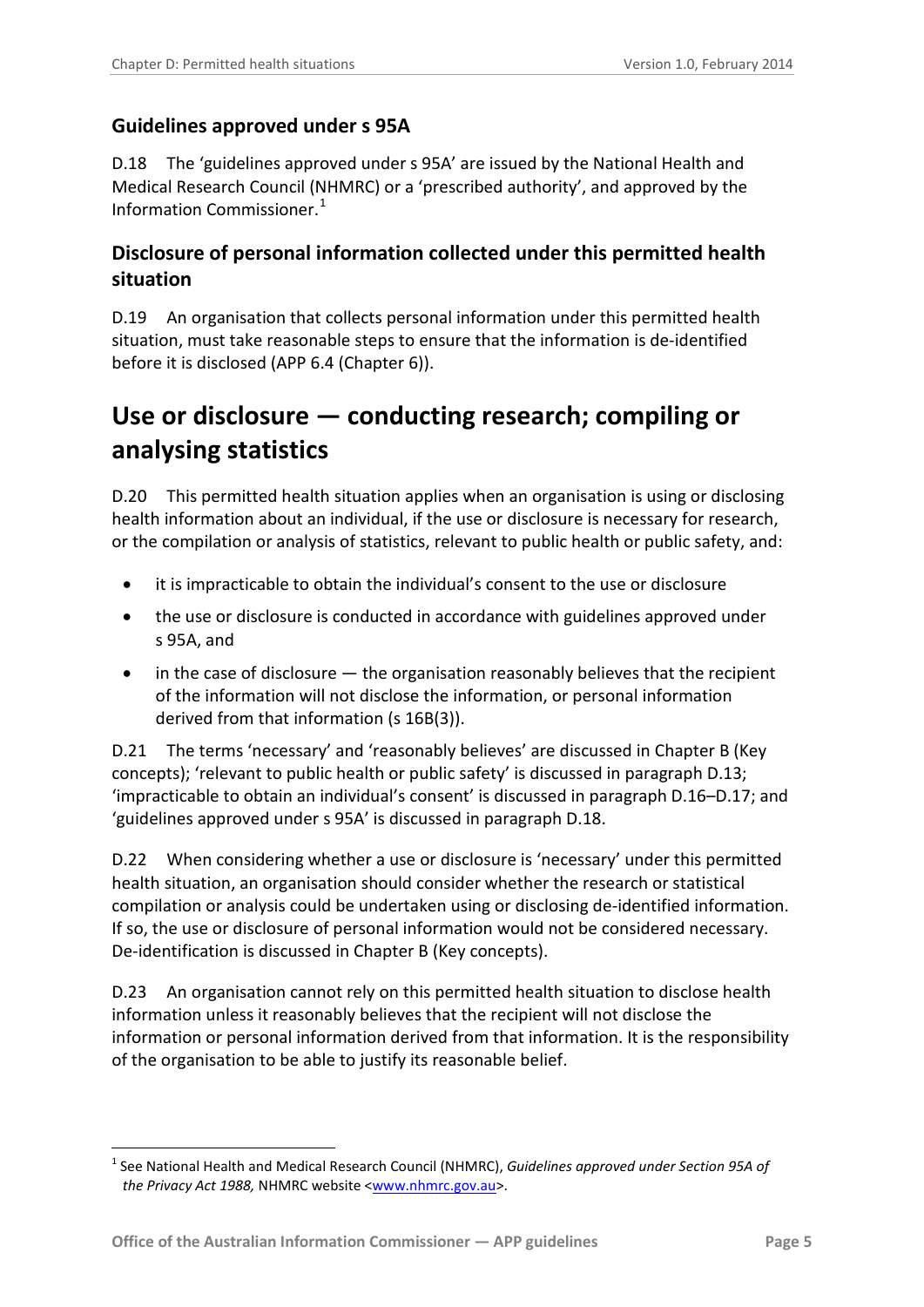# <span id="page-5-0"></span>**Use or disclosure — necessary to prevent a serious threat to the life, health or safety of a genetic relative**

D.24 This permitted health situation applies when an organisation is using or disclosing genetic information about an individual, if:

- the organisation has obtained the information in the course of providing a health service to the individual
- the organisation reasonably believes that the use or disclosure is necessary to lessen or prevent a serious threat to the life, health or safety of another individual who is a genetic relative of the individual
- the use or disclosure is conducted in accordance with guidelines approved under s 95AA, and
- in the case of disclosure  $-$  the recipient of the information is a genetic relative of the individual (s 16B(4)).

D.25 The terms 'health service', 'necessary' and 'reasonably believes' are discussed in Chapter B (Key concepts). The phrase 'serious threat to life, health or safety' is discussed in Chapter C (Permitted general situations).

<span id="page-5-1"></span>D.26 'Genetic information' is not defined in the Privacy Act. Genetic information about an individual is, however, included in the definition of 'sensitive information' (s 6(1)). Genetic information that is 'about an [individual](http://www.austlii.edu.au/au/legis/cth/consol_act/pa1988108/s6.html#individual) in a form that is, or could be, predictive of the health of the [individual](http://www.austlii.edu.au/au/legis/cth/consol_act/pa1988108/s6.html#individual) or a genetic relative of the [individual'](http://www.austlii.edu.au/au/legis/cth/consol_act/pa1988108/s6.html#individual) is also covered by the definition of 'health information' (s 6(1)).' This permitted health situation applies to genetic information whether it is sensitive information or health information.

<span id="page-5-2"></span>D.27 This permitted health situation applies to genetic information about an individual that an organisation has obtained from any source in the course of providing a health service to the individual. For example, the genetic information may include the results of a parentage test, or information from other sources that confirms a condition that is clinically apparent or that may predict the likelihood of an individual developing a condition.

D.28 A 'genetic relative' is defined in s 6(1) to mean an individual who is related by blood, including but not limited to a sibling, a parent or a descendant.

D.29 A serious threat to the life, health or safety of a genetic relative could include a threat to their physical or mental health. Whether a threat is serious can include consideration of both the likelihood of a threat occurring as well as the consequences if the threat materialises.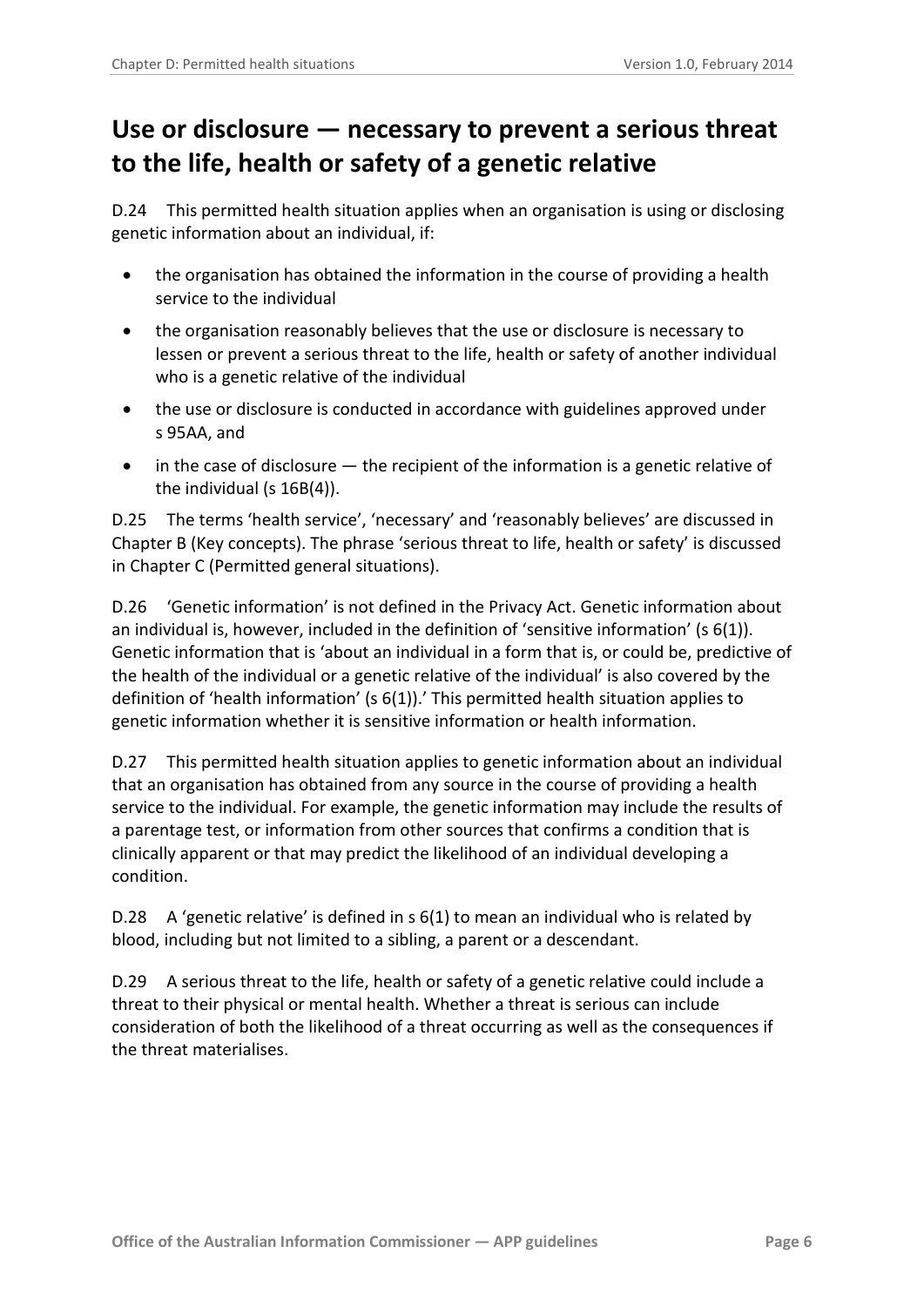D.30 The 'guidelines approved under s 95AA' are issued by the NHMRC and approved by the Information Commissioner.<sup>[2](#page-4-4)</sup>

# <span id="page-6-0"></span>**Disclosure — responsible person for an individual**

D.31 This permitted health situation applies when an organisation discloses health information about an individual, and:

- the organisation provides a health service to the individual
- the recipient of the information is a responsible person for the individual
- the individual is either physically or legally incapable of giving consent to the disclosure, or physically cannot communicate consent to the disclosure
- another individual providing the health service for the organisation (the 'carer') is satisfied that either the disclosure is necessary to provide appropriate care or treatment of the individual, or the disclosure is made for compassionate reasons
- the disclosure is not contrary to any wish expressed by the individual before the individual became unable to give or communicate consent of which the carer is aware or of which the carer could reasonably be expected to be aware, and
- the disclosure is limited to the extent reasonable and necessary to provide appropriate care or treatment of the individual or to fulfil the purpose of making a disclosure for compassionate reasons (s 16B(5)).

D.32 The terms 'health service', 'consent' (including capacity), 'reasonable' and 'necessary' are discussed in Chapter B (Key concepts). A 'responsible person' is defined in s 6AA and includes for example, a parent, adult child, spouse, partner, relative, guardian or nominee of an individual.

### <span id="page-6-1"></span>**Incapacity to give consent**

D.33 An individual may be 'physically or legally incapable of giving consent' if they cannot understand the nature of a consent decision, including the effect of giving or withholding consent, forming a view based on reasoned judgement and how to communicate a consent decision. Issues that may affect an individual's capacity to give consent include:

• age

-

- physical or mental disability
- temporary or incremental incapacity, for example, during a psychotic episode, a temporary psychiatric illness, or because the person is unconscious, in severe distress, or suffering dementia
- limited understanding of English.

<sup>2</sup> See National Health and Medical Research Council (NHMRC), *Use and disclosure of genetic information to a patient's genetic relatives under Section 95AA of the Privacy Act 1988: Guidelines for health practitioners in the private sector,* NHMRC website <www.nhmrc.gov.au>.